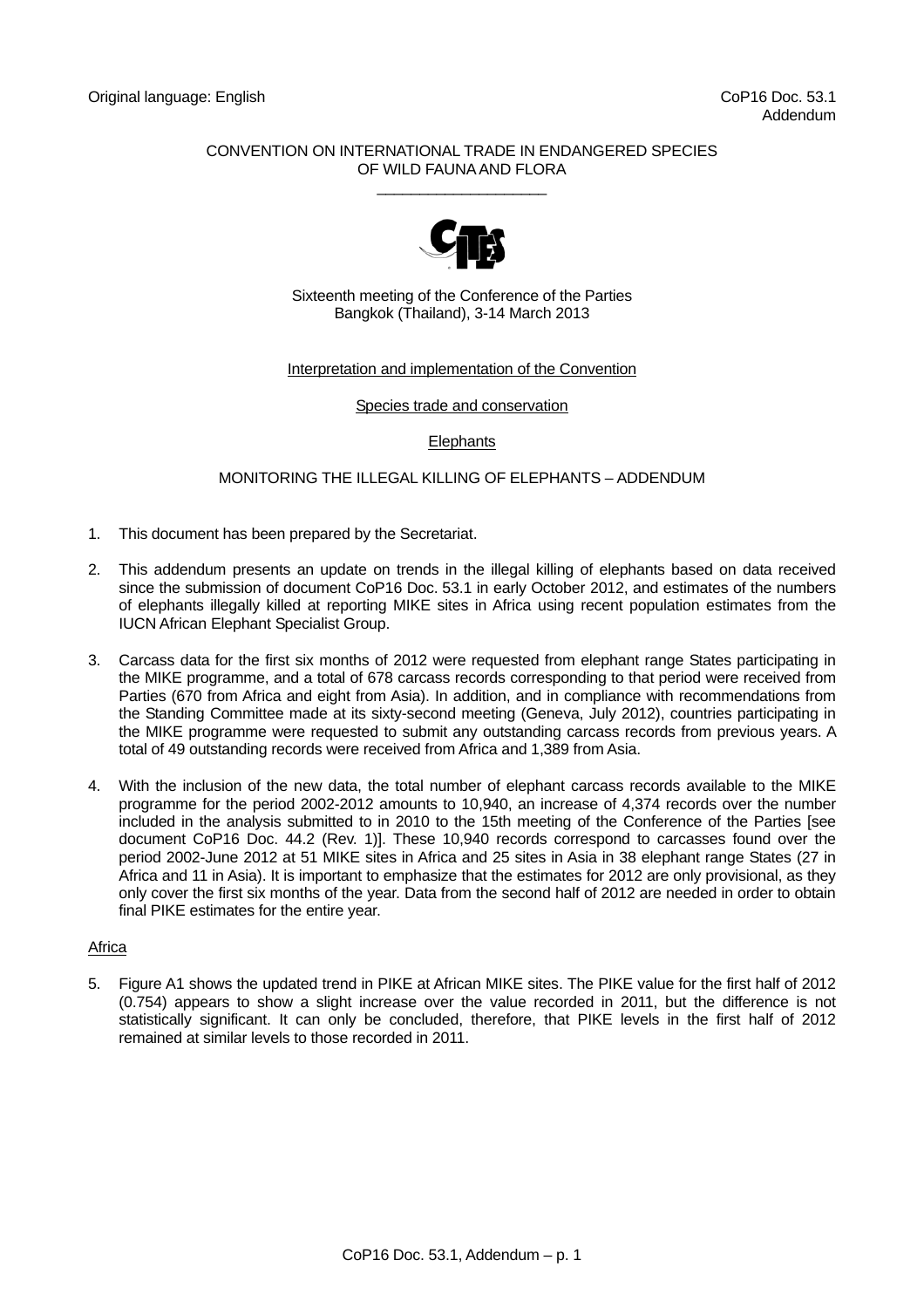Figure A1. *PIKE trends in Africa with 95 % confidence intervals. The estimate for 2012 is based on six months of data. The number of carcasses on which the chart is based is shown at the bottom of the figure.*



#### 9294 carcasses

- 6. At the subregional level (Figure A2), PIKE values appear to have slightly increased in the first half of 2012 over 2011 levels in Eastern and West Africa, and to have slightly decreased in Central and Southern Africa. Nevertheless, none of these differences are statistically significant, and PIKE remained at comparable levels to 2011 in all subregions.
- 7. While the number of records for West Africa remains low, and confidence intervals, as shown by the error bars in Figure A2, are rather wide compared to other subregions, an upward trend in that subregion is becoming increasingly apparent.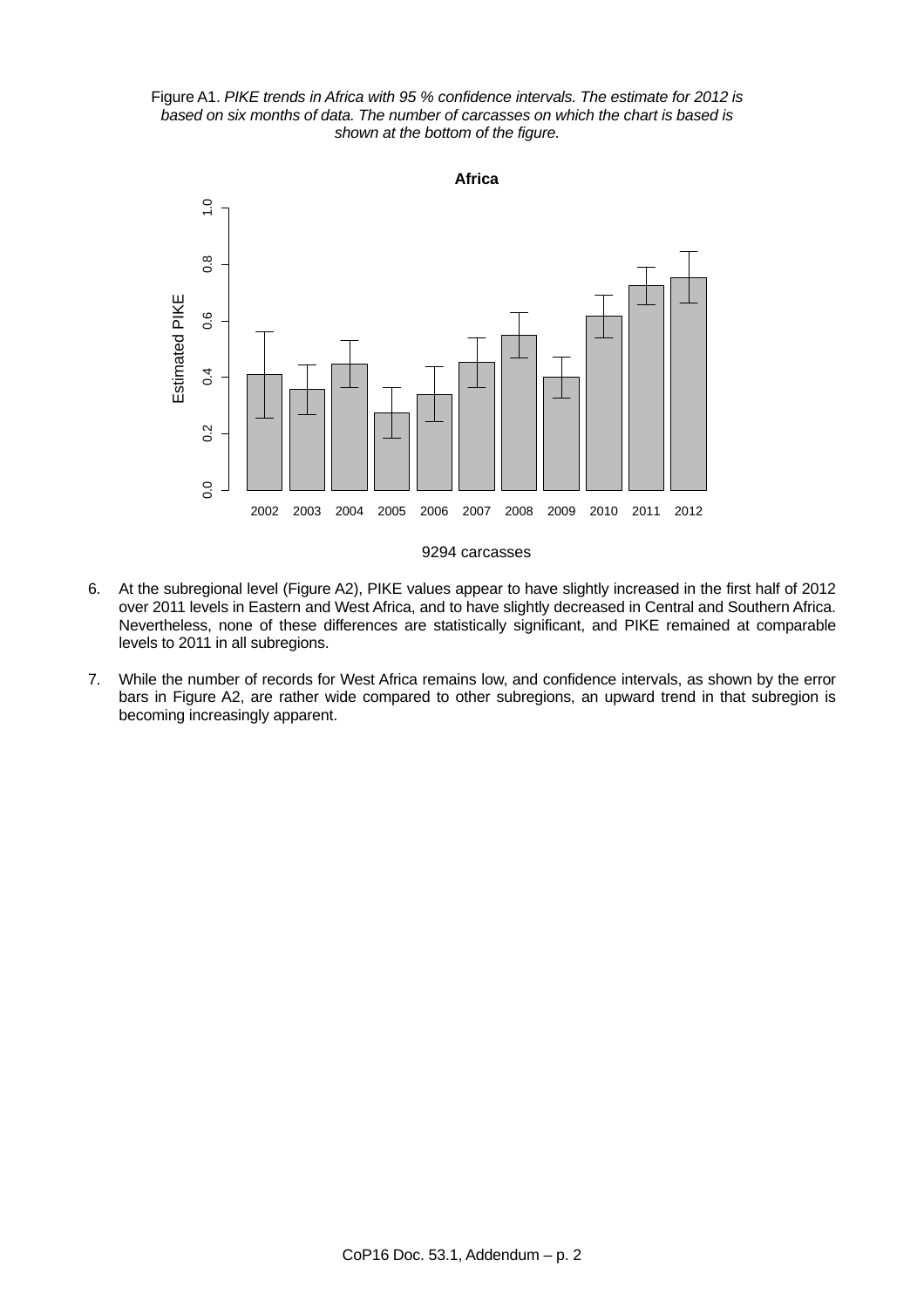



#### Asia

8. With a total of 1,646 carcass records for Asian sites in the MIKE database, it is now possible—for the first time—to derive a more reliable trend. As can be seen from Figure A3, that trend is considerably different to the African one, with seemingly increasing levels of illegal killing of elephants between 2003 and 2006, followed by stable or declining levels up to 2011. However, the width of the error bars in the years from 2003 to 2005 is indicative of the small number of carcasses found and reported in those years, and no trend can be inferred for that period. The confidence intervals are narrower from 2006 to 2011, and the stable or declining PIKE levels in that period can be inferred with more confidence. As suggested by the width of the error bar for 2012, the PIKE value for the first half of that year is based on only a small number of carcass records (eight) and should therefore not be used to infer any change from 2011. It should also be noted that over 90% of the Asian carcasses were reported by India, which harbours about half of the Asian elephant population. As a result, the trend is more reflective of trends in India than in Asian range States as a whole. There remain insufficient of records from Southeast Asia to derive meaningful trends in illegal killing of elephants for that subregion.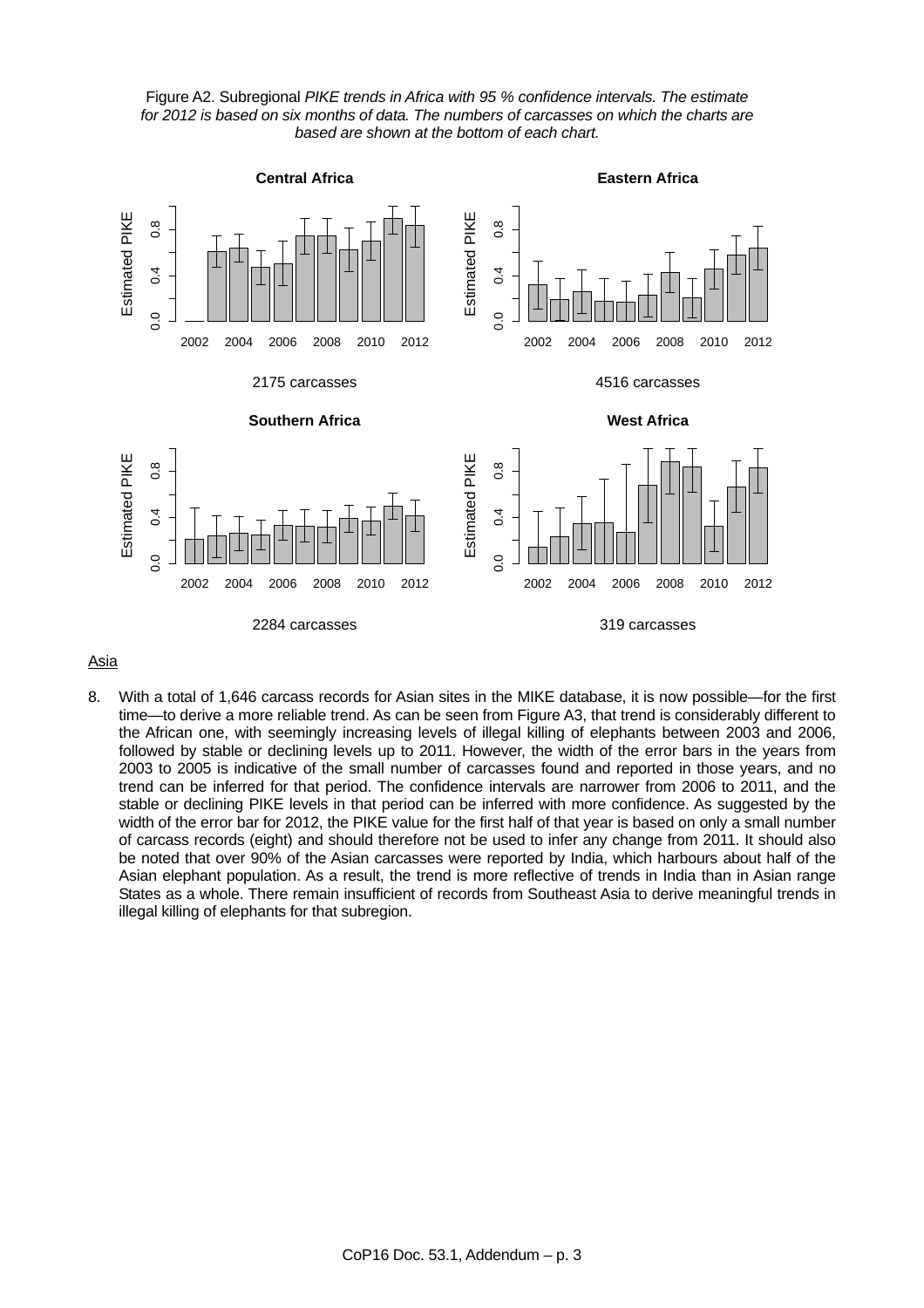Figure A3. *PIKE trends in Asia with 95 % confidence intervals. The estimate for 2012 is based on six months of data. The number of carcasses on which the chart is based is shown at the bottom of the figure.*



Estimation of the scale of illegal killing of elephants in Africa in 2011

- 9. The population data used to estimate the percentage of the total population killed in MIKE sites, as reported in document COP16 Doc. 53.1, have been updated recent data from IUCN's African and Asian Elephant Database. These updated population figures have been used to calculate absolute numbers of elephants killed illegally at reporting MIKE sites in Africa.
- 10. It is worth emphasizing that the method used to estimate the number of elephant killed, as described in SC62 Inf. 1, depends on parameters that are subject to considerable uncertainty, such as natural mortality rates and population size. It further assumes that the PIKE estimate for each and every site is an accurate indicator of actual levels of poaching. While this is likely to be the case in well-patrolled sites where large numbers of elephant carcasses are found every year, the same may not be true in sites with poor patrolling and small elephant populations. For these reasons, some caution is needed when interpreting the results presented below.
- 11. The range of natural mortality rates used in the analysis are associated with particularly high levels of uncertainty, and are the reason why the minimum and maximum estimates presented below differ by a factor of nearly four. Actual natural mortality rates are likely to be on the lower side of the ranges used, particularly in non-drought years (Wittemyer, pers. comm.). Thus the estimates below are likely to overestimate the numbers of elephants killed illegally. However, the demographic and social consequences of poaching are likely to affect natural mortality rates in ways that cannot be predicted at present.
- 12. Figure A4 illustrates the trend in estimated numbers of elephants killed illegally at reporting MIKE sites across Africa between 2002 and 2011 (see map in Figure A5), with estimated minimum and maximum bounds. The estimate for 2011 is nearly 17,000, with a range of 7,800 to 26,000. Estimates for 2012 could not be calculated, as a number of covariates needed to model PIKE values (see document SC62 Inf. 1) for 2012 were not available at the time of writing. If the provisional PIKE levels for the first half of 2012 hold for the entire year, it can be expected that similar numbers of elephants will have been killed in 2012.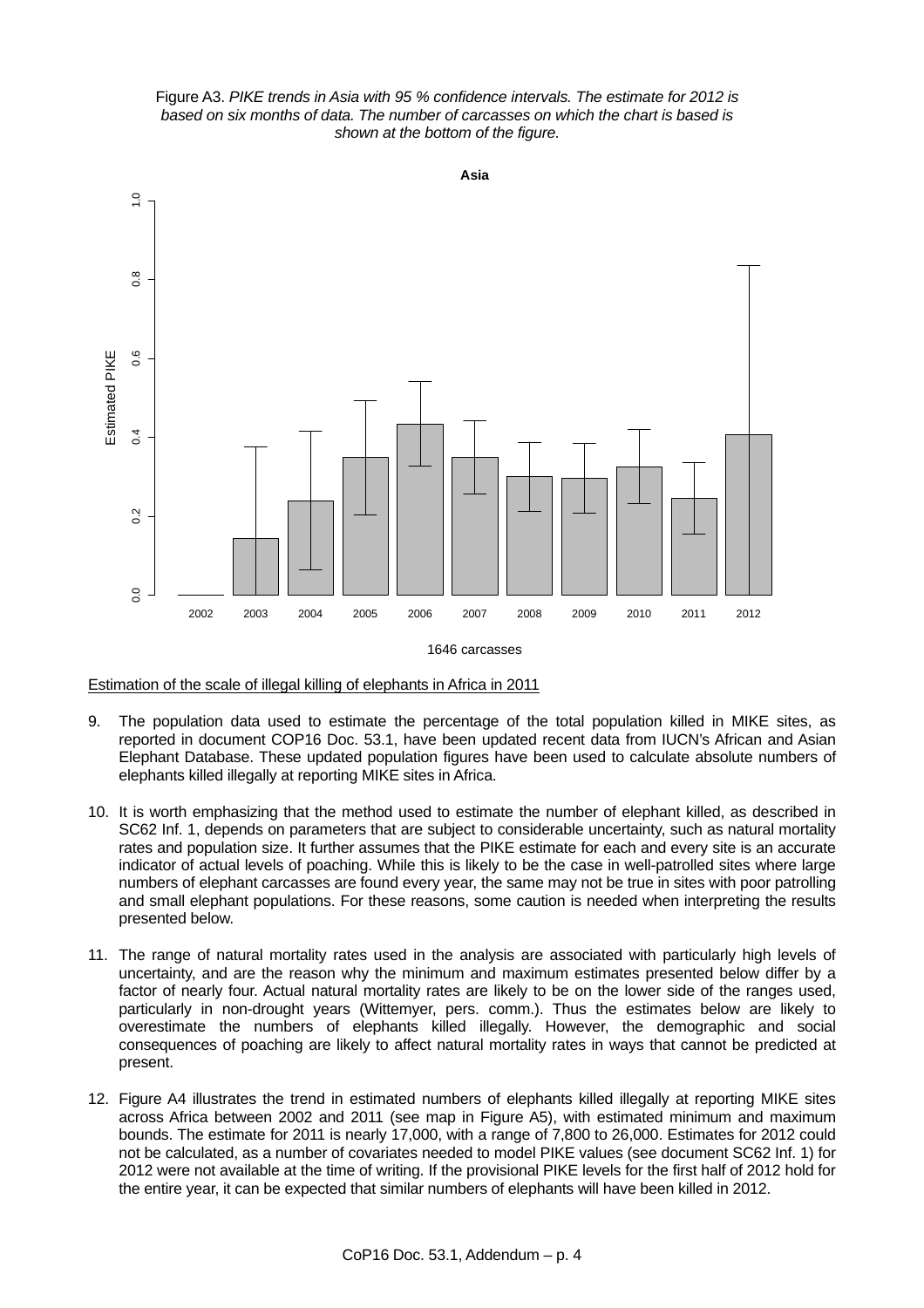

- 13. The estimate of 17,000 elephants killed at 44 reporting MIKE sites in 2011 represents 7.4% of the total estimated population of 230,000 at those MIKE sites. Healthy elephant populations usually grow at rates that range between 4% and 5%, with a theoretical maximum of 7%<sup>[1](#page-4-0)</sup>. Thus the estimated level of illegal offtake in 2011 is not sustainable, and will likely lead to significant population declines in many African MIKE sites, particularly if current poaching levels continue over a number of years.
- 14. As the above estimate elephants killed illegally refers only MIKE sites, the number killed across Africa must be higher than 17,000. However, it would only be possible to derive continental estimates using these methods if PIKE data were available across the entire range of the species. It is important to note, however, that the estimated elephant population at those 44 MIKE sites represents more than 40% of the continental 'definite' plus 'probable' elephant population estimates in the IUCN African Elephant Status Report in 2007. Furthermore, a large proportion of the remaining 60% are found in places where poaching levels are likely to be comparatively low, such as Northern Botswana, where more than 100,000 elephants are estimated in addition to the approximately 30,000 found in the Chobe MIKE site. It would therefore be inappropriate to infer that the estimate of 17,000 illegally killed elephants at MIKE sites in 2011 represents some 40% of the total number of elephants killed in Africa in 2011.
- 15. No estimates of numbers killed have been produced for Asia, as the quality of information available on the status of elephant populations in that continent is limited, with very few exceptions.
- 16. As noted in previous MIKE reports, the properties of the PIKE index need to be better understood before firmer inferences can be made from it. In this regard, the CITES MIKE programme has commissioned a number of studies to investigate the reliability of PIKE-based inferences. The results of one these studies, which examined the on-site reliability of PIKE, have been submitted for publication in the peer-reviewed

l

<span id="page-4-0"></span>*<sup>1</sup> Hanks, J. & McIntosh, J.E.A., 1973. Population dynamics of the African elephant (Loxodonta africana). J. Zoology, London, 169(1), pp. 29–38.*